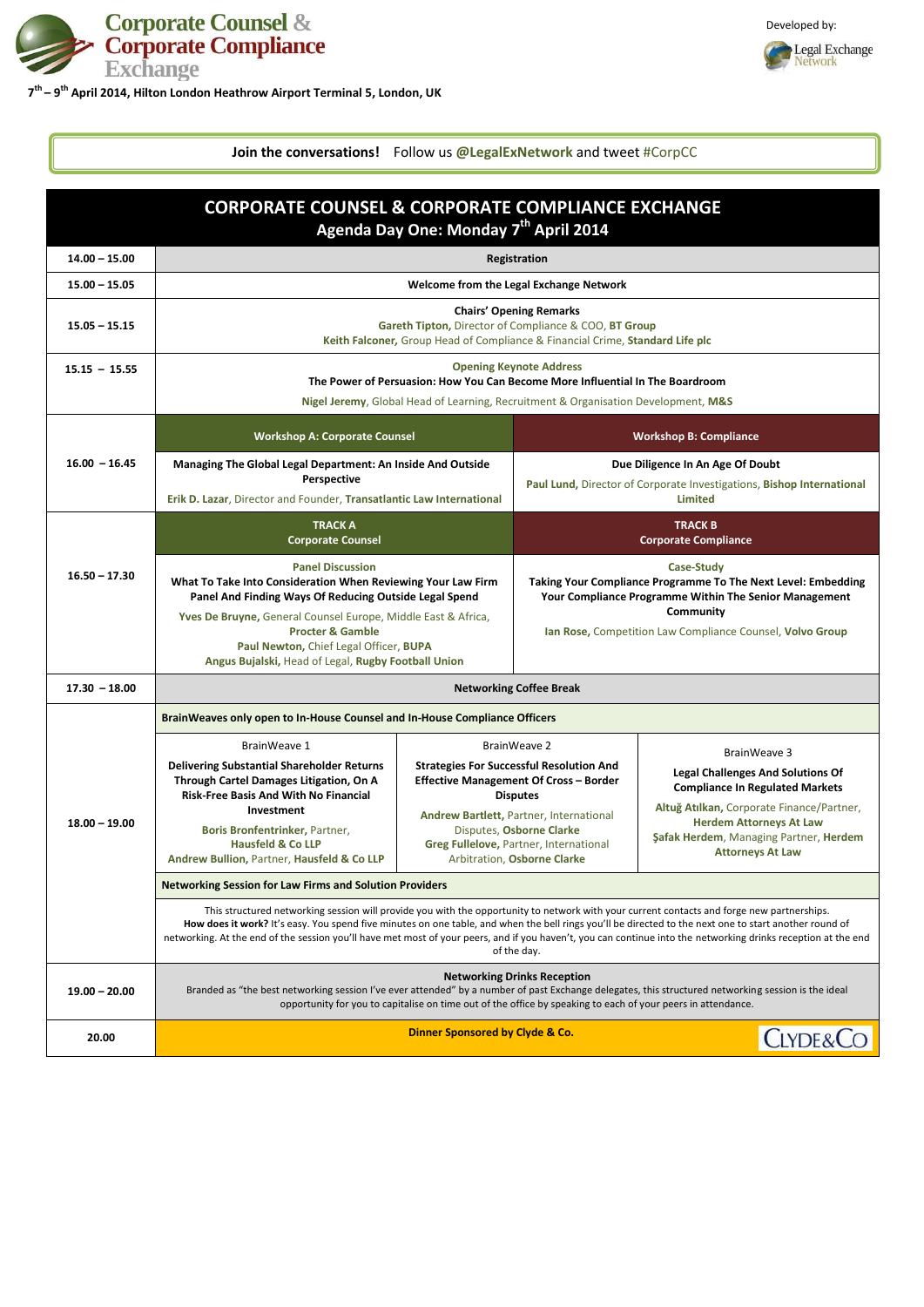

Developed by:



|                 | <b>CORPORATE COUNSEL &amp; CORPORATE COMPLIANCE EXCHANGE</b>                                                                                                                                                                        | Agenda Day Two: Tuesday 8th April 2014                                                                                                                                                                                                                                       |                                                                                                                                                                                                                                                                                                                                                                                                 |  |
|-----------------|-------------------------------------------------------------------------------------------------------------------------------------------------------------------------------------------------------------------------------------|------------------------------------------------------------------------------------------------------------------------------------------------------------------------------------------------------------------------------------------------------------------------------|-------------------------------------------------------------------------------------------------------------------------------------------------------------------------------------------------------------------------------------------------------------------------------------------------------------------------------------------------------------------------------------------------|--|
| $08.00 - 08.55$ | <b>Breakfast Briefing</b><br>Your Role As Corporate Counsel: Are You Responsible For Securing The Long-Term Commercial Viability Of Your Company In A Dynamic And<br><b>Connected World?</b><br>Tom Shropshire, Partner, Linklaters |                                                                                                                                                                                                                                                                              |                                                                                                                                                                                                                                                                                                                                                                                                 |  |
| $07.45 - 08.55$ |                                                                                                                                                                                                                                     | <b>Registration &amp; Coffee</b>                                                                                                                                                                                                                                             |                                                                                                                                                                                                                                                                                                                                                                                                 |  |
| $09.00 - 09.10$ | <b>Chair's Opening Remarks</b><br>Gareth Tipton, Director of Compliance & COO, BT Group<br>Keith Falconer, Group Head of Compliance & Financial Crime, Standard Life plc                                                            |                                                                                                                                                                                                                                                                              |                                                                                                                                                                                                                                                                                                                                                                                                 |  |
|                 | <b>Interviews Followed By Panel Discussion</b>                                                                                                                                                                                      |                                                                                                                                                                                                                                                                              |                                                                                                                                                                                                                                                                                                                                                                                                 |  |
|                 | Chaired by: Christian Horstkotte, Head of Competition Law, Baker & McKenzie                                                                                                                                                         |                                                                                                                                                                                                                                                                              |                                                                                                                                                                                                                                                                                                                                                                                                 |  |
| $09.10 - 09.55$ | <b>Interview 1</b><br>Models Implemented At Bt That Are Transforming Their Legal And<br><b>Compliance Departments Into Revenue Centres</b><br>Gareth Tipton, Director of Compliance & COO, BT Group                                 | <b>Interview 2</b><br>Transforming Deutsche Bahn's Department From A Cost Centre Into A<br><b>Revenue Generating Function</b><br>Christopher Rother, Head of Group Regulatory, Competition &<br>Antitrust, Deutsche Bahn                                                     |                                                                                                                                                                                                                                                                                                                                                                                                 |  |
|                 |                                                                                                                                                                                                                                     | <b>BrainWeave 4</b>                                                                                                                                                                                                                                                          | <b>BrainWeave 5</b>                                                                                                                                                                                                                                                                                                                                                                             |  |
| $10.00 - 10.30$ | <b>One-to-One Business Meetings</b>                                                                                                                                                                                                 | <b>Is The GC Function The New</b><br><b>Springboard Role To Become CEO</b><br><b>Or Chairman?</b>                                                                                                                                                                            | The Rise Of Cybercrime, More<br><b>Aggressive Enforcement, Higher</b><br><b>Fines, Beneficial Ownership And</b><br>The Ever Increasing Costs Of                                                                                                                                                                                                                                                 |  |
| $10.35 - 11.05$ | <b>One-to-One Business Meetings</b>                                                                                                                                                                                                 | Philipp Buis, Partner, Jauch<br><b>Associates</b>                                                                                                                                                                                                                            | <b>Being Compliant</b><br>Mike Harris, Head of Enhanced<br>Due Diligence Sales-EMEA,<br>Governance, Risk and Compliance,<br><b>Thomson Reuters</b>                                                                                                                                                                                                                                              |  |
| $11.05 - 11.20$ | <b>Networking Coffee Break</b>                                                                                                                                                                                                      |                                                                                                                                                                                                                                                                              |                                                                                                                                                                                                                                                                                                                                                                                                 |  |
|                 | <b>TRACK A</b><br><b>Corporate Counsel</b>                                                                                                                                                                                          | <b>TRACK B</b><br><b>Corporate Compliance</b>                                                                                                                                                                                                                                |                                                                                                                                                                                                                                                                                                                                                                                                 |  |
| $11.25 - 12.00$ | <b>Case-Study</b><br>Retaining And Developing A Team Of High Calibre In-House Lawyers<br>Yves De Bruyne, General Counsel Europe, Middle East & Africa,<br><b>Procter &amp; Gamble</b>                                               |                                                                                                                                                                                                                                                                              | <b>Panel Discussion</b><br>Managing Corruption Risks: Steps Which Should Be Taken To Protect<br><b>Your Organisation And Employees</b><br>Keith Falconer, Group Head of Compliance & Financial Crime,<br><b>Standard Life plc</b><br>Stephan Mechnig-Giordano, General Counsel & Chief Compliance<br>Officer, Unternehmensgruppe Theo Müller<br>Peter Utterström, Senior Counsel, Hellstrom Law |  |
| $12.05 - 12.35$ | <b>One-to-One Business Meetings</b>                                                                                                                                                                                                 | BrainWeave 6                                                                                                                                                                                                                                                                 |                                                                                                                                                                                                                                                                                                                                                                                                 |  |
| $12.40 - 13.10$ | <b>One-to-One Business Meetings</b>                                                                                                                                                                                                 | Retaining And Recruiting The Best Legal Talent In A Recovering Market<br>Ian Barker, UK Lead and Director, HAYS Recruitment                                                                                                                                                  |                                                                                                                                                                                                                                                                                                                                                                                                 |  |
| $13.10 - 14.10$ | <b>Networking Lunch</b>                                                                                                                                                                                                             |                                                                                                                                                                                                                                                                              |                                                                                                                                                                                                                                                                                                                                                                                                 |  |
|                 |                                                                                                                                                                                                                                     | <b>MASTERCLASSES</b>                                                                                                                                                                                                                                                         |                                                                                                                                                                                                                                                                                                                                                                                                 |  |
|                 | <b>TRACK A</b><br><b>Corporate Counsel</b>                                                                                                                                                                                          | <b>TRACK B</b><br><b>Corporate Counsel &amp; Compliance</b>                                                                                                                                                                                                                  |                                                                                                                                                                                                                                                                                                                                                                                                 |  |
| $14.15 - 14.55$ | <b>Masterclass</b><br><b>Electronic Signatures: Global Legalities And Realities</b><br>Ken Moyle, Chief Legal Officer & Vice President of Legal and<br>Corporate Affairs, DocuSign                                                  | <b>Masterclass</b><br>Decreasing The Cost Of Global Investigations And Discovery Through<br>The Use Of Modern Legal Technologies<br>Ben Fielding, Legal Consultant, Legal Technologies, Kroll Ontrack<br>Orion Wisness, Legal Consultant, Legal Technologies, Krolll Ontrack |                                                                                                                                                                                                                                                                                                                                                                                                 |  |
| $15.00 - 15.30$ | <b>One-to-One Business Meetings</b>                                                                                                                                                                                                 | <b>BrainWeave 8</b><br><b>Embedding A Culture Of Compliance: Fact Or Fiction?</b>                                                                                                                                                                                            |                                                                                                                                                                                                                                                                                                                                                                                                 |  |
| $15.35 - 16.05$ | <b>One-to-One Business Meetings</b>                                                                                                                                                                                                 | Sonja Van Isveldt, Business Development Manager (Sales & Marketing),<br>Thomas Luthi, Partner, Pohlmann & Company                                                                                                                                                            | <b>Interactive Dialogues</b>                                                                                                                                                                                                                                                                                                                                                                    |  |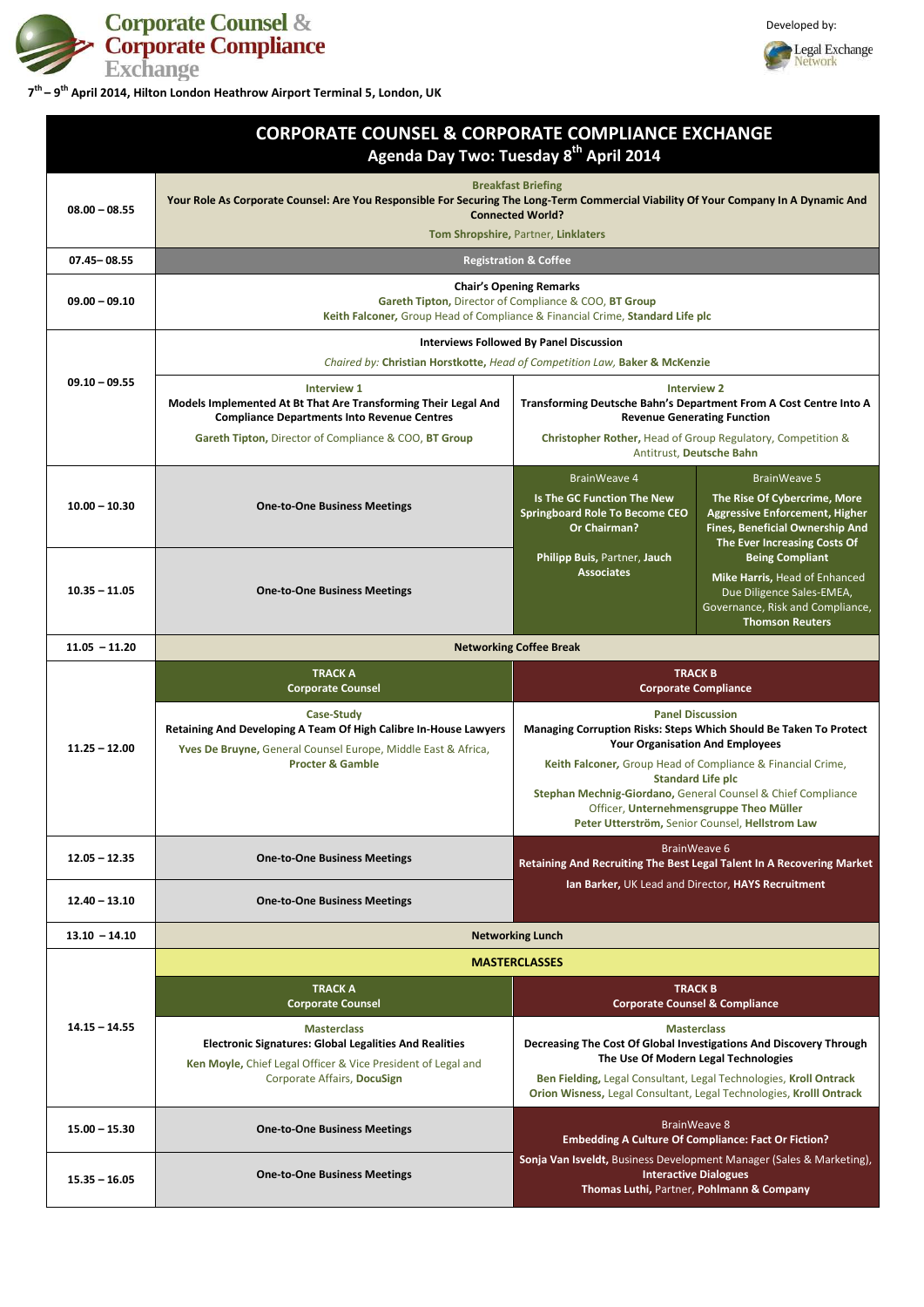



|                 | <b>Panel Discussion</b><br><b>Out-Sourcing Vs. In-Sourcing Your Legal And Compliance Needs:</b><br>What To Take Into Consideration When Making The Decision<br>Edward Smith, General Counsel, O2 UK<br>Gareth Tipton, Director of Compliance & COO, BT Group<br>Stephan Mechnig-Giordano, General Counsel & Chief Compliance Officer, Unternehmensgruppe Theo Müller<br>Chris DeConti, Senior Vice President, Axiom |                                                                                                                                                                                                                                                                                                                                                                       |                                                                                                                                  |                                                                                                                                          |
|-----------------|---------------------------------------------------------------------------------------------------------------------------------------------------------------------------------------------------------------------------------------------------------------------------------------------------------------------------------------------------------------------------------------------------------------------|-----------------------------------------------------------------------------------------------------------------------------------------------------------------------------------------------------------------------------------------------------------------------------------------------------------------------------------------------------------------------|----------------------------------------------------------------------------------------------------------------------------------|------------------------------------------------------------------------------------------------------------------------------------------|
| $16.10 - 16.45$ |                                                                                                                                                                                                                                                                                                                                                                                                                     |                                                                                                                                                                                                                                                                                                                                                                       |                                                                                                                                  |                                                                                                                                          |
| $16.45 - 17.00$ | <b>Networking Coffee Break</b>                                                                                                                                                                                                                                                                                                                                                                                      |                                                                                                                                                                                                                                                                                                                                                                       |                                                                                                                                  |                                                                                                                                          |
| $17.05 - 17.35$ | <b>One-to-One Business Meetings</b>                                                                                                                                                                                                                                                                                                                                                                                 |                                                                                                                                                                                                                                                                                                                                                                       | <b>BrainWeave 9</b><br>What Have You Done For Me Lately? Recent Developments In Law<br><b>Department Reporting To Management</b> |                                                                                                                                          |
| $17.40 - 18.10$ | <b>One-to-One Business Meetings</b>                                                                                                                                                                                                                                                                                                                                                                                 |                                                                                                                                                                                                                                                                                                                                                                       |                                                                                                                                  | Rob Thomas, Co-founder, Serengeti Law and Vice President, Strategic<br>Development, Thomson Reuters                                      |
|                 | <b>ROUNDTABLE DISCUSSIONS</b><br>Join one of these interactive roundtable discussions                                                                                                                                                                                                                                                                                                                               |                                                                                                                                                                                                                                                                                                                                                                       |                                                                                                                                  |                                                                                                                                          |
|                 | A1: Working Effectively With External<br><b>Advisors To Deliver More Value On M&amp;A</b><br><b>Edward Lee</b><br>Partner<br><b>Blake Lapthorn</b>                                                                                                                                                                                                                                                                  | A2: Competition Law: Dealing With The<br><b>Increased Scrutiny From Global And National</b><br><b>Regulators</b><br><b>Philippe Chappatte</b><br><b>Global Head of Competition Group</b><br><b>Slaughter and May</b><br>A5: Shareholder Activism: What A General<br><b>Counsel Needs To Know</b><br><b>Jeremy Kutner</b><br>Partner<br><b>Shearman &amp; Sterling</b> |                                                                                                                                  | A3: Cybersecurity:<br><b>Crisis Preparation And Response</b><br><b>Ashley Hurst</b><br>Partner<br><b>Olswang</b>                         |
| $18.15 - 19.15$ | <b>A4: Bringing Certainty And Control To</b><br>Litigation - Managing Your Suppliers And<br><b>Legal Spend Through Effective Project</b><br><b>Management</b><br><b>Lyndsey Ratcliffe, Partner</b><br><b>Head of Dispute Resolution</b><br>asb law LLP                                                                                                                                                              |                                                                                                                                                                                                                                                                                                                                                                       |                                                                                                                                  | A6: Major Compliance Challenges In High Risk<br><b>Locations</b><br>Jeffrey W. Cottle<br>Partner<br><b>Steptoe &amp; Johnson</b>         |
|                 | A7: Someone's Knocking At The Door<br><b>Some Considerations When Faced With</b><br><b>Regulatory Intervention</b><br>Andrew Northage, Partner, Regulatory,<br><b>Walker Morris LLP</b><br>Duncan Lole, Partner, Finance, Walker<br><b>Morris LLP</b>                                                                                                                                                               | A8: Strategies For The Successful Resolution<br>And Effective Management Of Cross-Border<br><b>Disputes</b><br><b>Neal Gibson</b><br>Partner<br><b>Nabarro LLP</b>                                                                                                                                                                                                    |                                                                                                                                  | A9: Managing And Restructuring In France:<br><b>What Is Wrong</b><br><b>Nicolas C. Sauvage</b><br>Avocat à la Cour<br><b>SEA Avocats</b> |
| $19.15 - 20.15$ | Networking Drinks Reception Sponsored by Corax Cyber Security<br>CORAX                                                                                                                                                                                                                                                                                                                                              |                                                                                                                                                                                                                                                                                                                                                                       |                                                                                                                                  |                                                                                                                                          |
| 20.15           | TMF<br>Glubal reach<br>Local homeing<br><b>Dinner Sponsored by TMF Group</b>                                                                                                                                                                                                                                                                                                                                        |                                                                                                                                                                                                                                                                                                                                                                       |                                                                                                                                  |                                                                                                                                          |
|                 |                                                                                                                                                                                                                                                                                                                                                                                                                     |                                                                                                                                                                                                                                                                                                                                                                       |                                                                                                                                  | COPPOPATE COLINICEL R. COPPOPATE COMPLIANCE EXCHANGE                                                                                     |

## **CORPORATE COUNSEL & CORPORATE COMPLIANCE EXCHANGE Agenda Day Three: Wednesday 9 th April 2014**

| $08.00 - 08.55$ | <b>Breakfast Briefing</b><br><b>Antitrust Crisis Management Forum</b><br>Martin Coleman, Competition Partner and Global Head of the Antitrust and Competition Practice, Norton Rose Fulbright<br>Peter Scott, Partner, Norton Rose Fulbright<br>Ian Giles, Partner, Norton Rose Fulbright |
|-----------------|-------------------------------------------------------------------------------------------------------------------------------------------------------------------------------------------------------------------------------------------------------------------------------------------|
| 07.45 - 08.55   | <b>Registration &amp; Coffee &amp; Check Out Time</b>                                                                                                                                                                                                                                     |

**Chairs' Recap of Day Two**

| $09.00 - 09.05$ | Chans needy of Day Two<br>Gareth Tipton, Director of Compliance & COO, BT Group<br>Keith Falconer, Group Head of Compliance & Financial Crime, Standard Life plc |                                                                                                                                                                                                                                                                                                                              |  |  |
|-----------------|------------------------------------------------------------------------------------------------------------------------------------------------------------------|------------------------------------------------------------------------------------------------------------------------------------------------------------------------------------------------------------------------------------------------------------------------------------------------------------------------------|--|--|
| $09.05 - 09.40$ |                                                                                                                                                                  | <b>Panel Session</b><br>From Asia To Africa And South America: Doing Business In Emerging Markets Whilst Remaining Compliant<br>Dr. Ramon Sieveking, Head of Legal Services International Asia/CIS, Metro AG<br>Janet McCarthy, Group General Counsel, Metalor<br>Gönenç Gürkaynak, Managing Partner, ELIG, Attorneys-at-Law |  |  |
| $09.45 - 10.15$ | <b>One-to-One Business Meetings</b>                                                                                                                              | BrainWeave 10<br><b>Transforming And Reducing The Cost Of Global Compliance: Tapping</b><br>Into The Power Of Legal Process Outsourcing (LPO)                                                                                                                                                                                |  |  |
| $10.20 - 10.50$ | <b>One-to-One Business Meetings</b>                                                                                                                              | Mark Ross, Vice President, Legal Process Outsourcing, Integreon<br>Judy Lee, Vice President, Legal Services, Integreon                                                                                                                                                                                                       |  |  |
| $10.55 - 11.10$ | <b>Networking Coffee Break</b>                                                                                                                                   |                                                                                                                                                                                                                                                                                                                              |  |  |